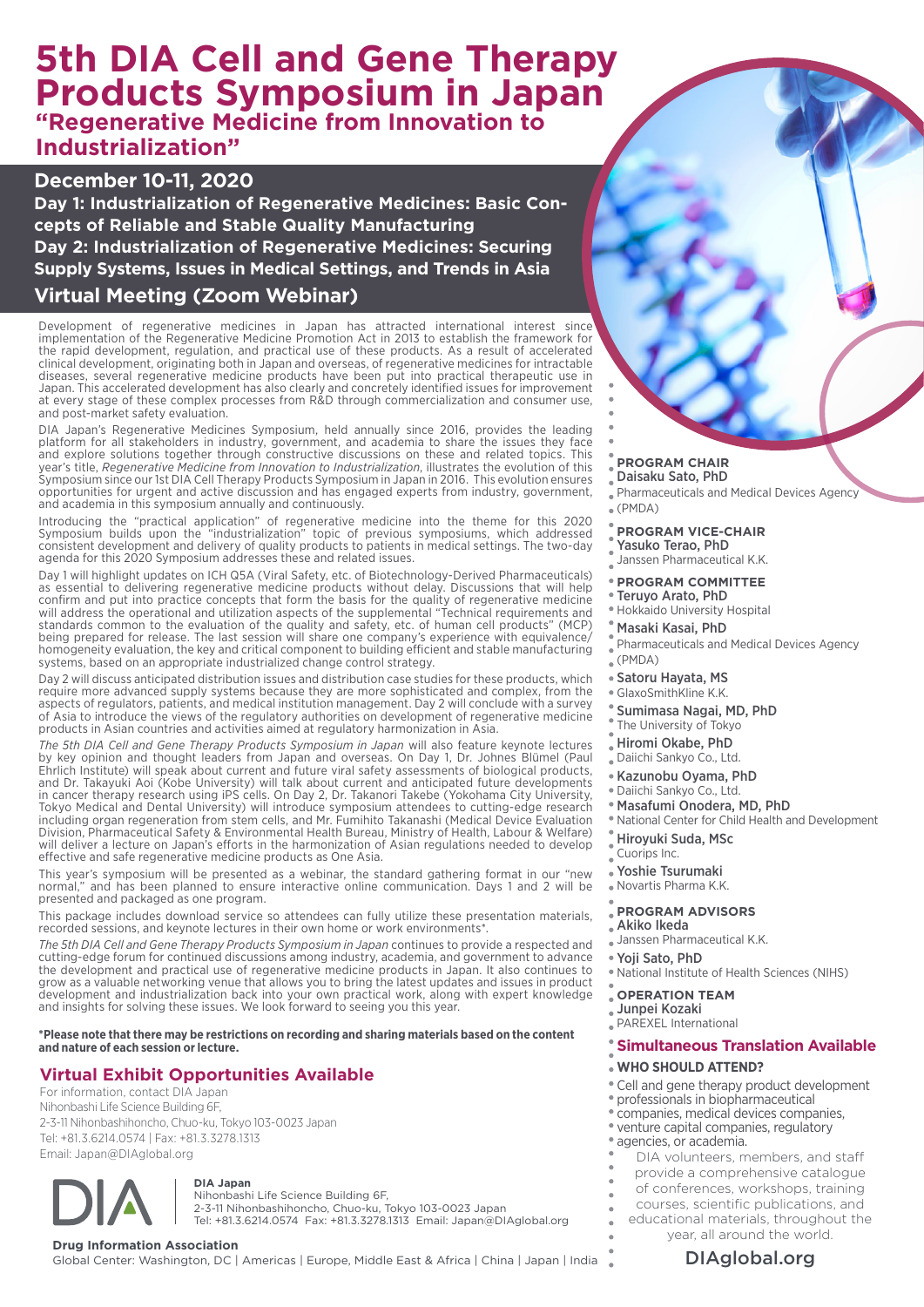### **DAY 1 |** Thursday, December 10, 2020 |

# *Basic Concepts of Reliable and Stable Quality Manufacturing* **<sup>2</sup>**

#### **9:30-9:45 WELCOME AND OPENING REMARKS**

### Hajime Saijo, PhD

Senior Vice President & Managing Director, DIA Japan

### Daisaku Sato, PhD

Program Chair

Chief Management Officer, Associate Director for Regulatory Science, Pharmaceuticals and Medical Devices Agency (PMDA) **9:45-10:45 KEYNOTE ADDRESS 1**

### SESSION CHAIR

Daisaku Sato, PhD Chief Management Officer, Associate Director for Regulatory Science,

Pharmaceuticals and Medical Devices Agency (PMDA)

#### *Revision of Guideline ICH Q5A and Viral Safety of Cell and Gene Therapy*

Johannes Blümel, PhD

Head of Virus Safety Section, Paul-Ehrlich-Institut **10:45-11:00 SHORT BREAK**

#### **11:00-12:30 SESSION 1**

#### **ICH Q5A – Current Discussion Status and Major Issues** SESSION CO-CHAIRS

#### Yoji Sato, PhD

Head, Division of Cell-Based Therapeutic Products, National Institute of Health Sciences (NIHS)

#### Kazuhisa Uchida, MS

Professor, Graduate School of Science, Technology and Innovation, Kobe University/ Q5A(R2) EWG Deputy Topic Leader (JPMA)

Harmonization of the regulations for the quality of biotechnology products has been<br>discussed on the ICH Q5 platform. In 2019, a new ICH Expert Working Group was<br>established in order to revise ICH Q5A (R1) "Viral Safety Ev development of advanced biotechnology products, the development of manufacturing technology and virus analysis technology, and advances in virus clearance process

evaluation strategy.<br>In this session, we will introduce the current status of regulations for virus safety of<br>biotechnology products in Japan, the challenges in Q5A(R1) for the development<br>of regenerative medical products, issues in the revision of Q5A. Future directions of the viral safety strategy for regenerative medical products will be

discussed during the panel discussions.

#### *Regulations for Viral Safety of Gene Therapy Products in Japan* Akira Sakurai, PhD

Deputy Reviewer Director, Office of Cellular and Tissue-based Products, Pharmaceuticals and Medical Devices Agency (PMDA)/ Q5A(R2) EWG Deputy Topic Leader (MHLW/PMDA)

*Issues in ICH Q5A (R1) on Regenerative Products from Company's Point of View*

### Shunsuke Saito, MS

Manager, Development G2, Development Division, General Manager, Project Management Division, HEALIOS K.K./ FIRM

### *AVDTIG: International Platform of Performance Evaluation in Virus Detection Test Using Next-Generation Sequencer*

**Kazuhisa Uchida, MS**<br>Professor, Graduate School of Science, Technology and Innovation, Kobe University/ Q5A(R2) EWG Deputy Topic Leader (JPMA)

### *ICH Q5A (R2): Summary of Key Points for the Revision*

Nao Nakamura, PhD Associate Director, Process Research & Development Laboratories, Sumitomo Dainippon Pharma Co., Ltd. /Q5A(R2) EWG Topic Leader (JPMA)

#### *Panel Discussion*

Session Speaker and

**Satoru Hayata, MS**<br>Chair, Biological Products Sub-committee, EFPIA/ GlaxoSmithKline K.K.

**12:30-13:30 LUNCH BREAK/**

#### **INTRODUCTION OF EXHIBITORS**

#### **13:30-15:10 SESSION 2**

#### **Minimum Consensus Package – Essence of Quality and Nonclinical Safety Parts**

#### SESSION CO-CHAIRS

Daisaku Sato, PhD

Chief Management Officer, Associate Director for Regulatory Science, Pharmaceuticals and Medical Devices Agency (PMDA)

#### Yoji Sato, PhD

Head, Division of Cell-Based Therapeutic Products, National Institute of Health Sciences (NIHS)

Guidelines on technical requirements and standards for the evaluation of the quality and safety of human processed cells (Minimum Consensus Package; MCP) is expected to be<br>published by the Ministry of Health, Labour and Welfare, shortly.<br>In this session, MCP working group members will discuss the concept of MC

case studies including cell bank, cell characterization, and nonclinical safety testing. The audience can expect to have better understanding of MCP through the panel discussion. *Overview of Minimum Consensus Package*

### Satoshi Yasuda, PhD

Chief, Division of Cell-Based Therapeutic Products, National Institute of Health Sciences (NIHS)

#### *Case Study 1: Cell Bank, Cell Characterization* Takashi Aoi, MD, PhD

Professor, Graduate School of Science, Technology and Innovation, Kobe University

### *Case study 2 : Nonclinical Testing in MCP*

Akifumi Matsuyama, MD, PhD Director, Center for reverse Translational Research (CrTR), Osaka Habikino Medical Center, Osaka Prefectural Hospital Organization

#### *Panel Discussion* All Session Speakers

| <b>AII JESSIUII JUCANEIS</b> |                     |  |
|------------------------------|---------------------|--|
| 15:10-15:30                  | <b>COFFEE BREAK</b> |  |

| 15:30-16:15 | <b>KEYNOTE ADDRESS 2</b> |
|-------------|--------------------------|
|             |                          |

#### SESSION CHAIR

Sumimasa Nagai, MD, PhD

Senior Assistant Professor, Translational Research Center, The University of Tokyo Hospital

#### *Cancer Research Applying Cell Fate Manipulation Technologies*

#### Takashi Aoi, MD, PhD

Professor, Graduate School of Science, Technology and Innovation, Kobe University

The fate of cells is determined by the genome and epigenome. Gene manipulation technology has been developing for several decades, and not only genome editing technology, which is a hot topic in recent years, but also various vectors having high function and ease of use have been put to practical use. On the other hand, technology for epigenome manipulation is also in progress. The fate of cells can be controlled by the environment of cells such as the composition of the culture medium, and<br>technologies for various primary culture techniques and differentiation pluripotent<br>stem cells are examples of this. In addition, technologies example, iPS cell generation, directed differentiation from pluripotent stem cells, and transdifferentiation of somatic cells. In this talk, I will introduce examples of cancer research that applies these cell fate manipulation technologies.

#### **16:15-17:45 SESSION 3**

### **Strategy for Comparability Study on Change Management of Cell Therapy Products and Gene Therapy Products**

Through the production life cycle on regenerative medical products, we have to establish<br>and continue to improve the manufacturing process working stably and efficiently, and<br>reach the required supply through such means as control appropriately. In particular, a more flexible approach considering CQAs of each product is needed to address comparability. The issues are that regenerative medical products have many technical difficulties. In certain cases it would not be<br>appropriate to follow the approach of biologics products. In this session, we will have<br>speakers who will share their insights and experie comparability assessment. The panel discussion that follows aims to understand general considerations and approaches to the current issues and challenges.

### SESSION CO-CHAIRS

Takehiko Kaneko, MD, PhD Senior Vice President, Chief Medical Officer (CMO), Head of R&D, Heartseed Inc. Kazunobu Oyama, PhD

Manager, CMC Regulatory Affairs, Daiichi Sankyo Co., Ltd.

*Change Control Strategy and Comparability Evaluation for Cell Therapy Products*

#### Keigo Kawabe, PhD

Director, Quality Assurance Group, Regenerative & Cellular Medicine Office, Sumitomo Dainippon Pharma Co., Ltd.

#### *Challenge to Comparability Evaluation and Change Control of Cell Therapy Produt*

### Kazumi Sawaguchi, PhD

Head of Regulatory Affairs, Director, SanBio Co,Ltd.

#### *GMP Quality Processing of Adeno Associated Viral Vectors* Mats Lundgren, PhD

Customer Applications Director, Cytiva

### *Panel Discussion*

#### All Session Speakers and Junichi Inagawa

Application Sales, Lead Bioprocess consultant, Global Life Science Technologies Japan, Cytiva

#### Akiyoshi Kunieda

Reviewer, Office of Cellular and Tissue-based Products, Pharmaceuticals and Medical Devices Agency (PMDA)

#### Teruhide Yamaguchi, PhD

Professor Director, Institute of Advance Medical and Engineering Technology for Aging, Kanazawa Institute of Technology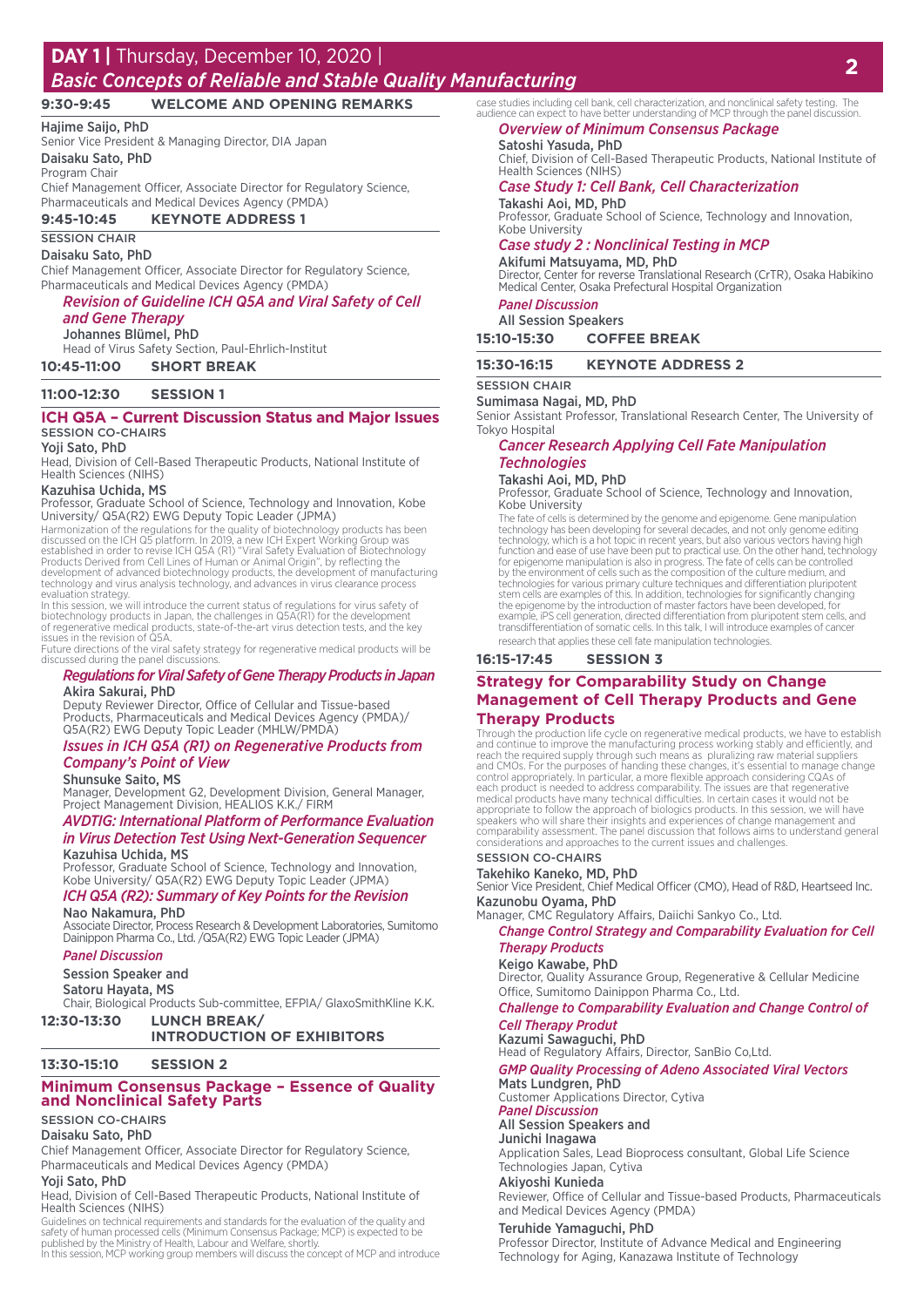# **<sup>3</sup> DAY 2 |** Friday, December 11, 2020 |

### *Securing Supply Systems, Issues in Medical Settings, and Trends in Asia*

**9:30-9:45 OPENING - DAY 2**

### **Current Status of Cell and Gene Therapy in the World**

Masafumi Onodera, MD, PhD Department Head, Department of Human Genetics, National Center for Child Health and Development

#### **9:45-10:45 KEYNOTE ADDRESS 3**

SESSION CHAIR

Daisaku Sato, PhD

Chief Management Officer, Associate Director for Regulatory Science, Pharmaceuticals and Medical Devices Agency (PMDA)

*Promise and Inpact of Organoid Medicine*

#### Takanori Takebe, MD, PhD

Tokyo Medical and Dental University/ Yokohama City University

- **10:45-11:00 SHORT BREAK**
- **11:00-12:20 SESSION 4**

#### **Issues Related to the Distribution of Regenerative Medical Products**

#### SESSION CO-CHAIRS

Teruyo Arato, PhD

Professor, Clinical Research and Medical Innovation Center, Hokkaido University Hospital

#### Masaki Kasai, PhD

Principal Reviewer, Office of Cellular and Tissue-based Products, Pharmaceuticals and Medical Devices Agency (PMDA)

In the development of regenerative medical products, many studies are conducted on storage and transportation to ensure product quality. For autologous cell products, it is necessary to share isolated raw materials, final products and their information for use between medical institutions and manufacturing sites. For allogeneic cell products, a manufacturing base for stable supply, such as establishment and control of cell bank is required. In the case of overseas manufactured products, it is important to build a system to handle domestic imports and tests.

This session will outline various issues related to the distribution of regenerative medical products and will share examples of issues companies have experienced and the solutions that they have developed. The panel discussion that follows will further examine how best to tackle the various issues involved in this area.

#### *Overview: The Issues Related to Distribution of Regenerative Medical Products*

#### Masaki Kasai, PhD

Principal Reviewer, Office of Cellular and Tissue-based Products, Pharmaceuticals and Medical Devices Agency (PMDA)

### *Reality and Challenges for Supply Chain Management of autologous CAR-T cell therapy ~from Collection of Raw Materials to*

### *Delivery of Final Product ~*

Yoshie Tsurumaki Japan Head SCM CAR-T, CAR-T Supply Chain Management Group Manager, Cell & Gene Franchise, Oncology Division, Novartis Pharma K.K.

*Reality of Supplying Autologous Regenerative Medical Products and Development of Allogeneic Cell Supply System for Industrial Use*

#### Yukio Mori

Corporate Officer, Deputy General Manager, Production Control Division, Japan Tissue Engineering Co., Ltd.

#### *Panel Discussion*

All Session Speakers

**12:30-13:30 LUNCH BREAK**

**13:30-15:15 SESSION 5**

#### **Handling of Regenerative Medicine Products in the Clinical Field**

#### SESSION CO-CHAIRS

Sumimasa Nagai, MD, PhD

Senior Assistant Professor, Translational Research Center, The University of Tokyo Hospital

#### Masafumi Onodera, MD, PhD

Department Head, Department of Human Genetics, National Center for Child Health and Development

In recent years, the development of regenerative medicine products for intractable diseases have advanced in the EU and US. There have also been some instances of use<br>as therapeutic drugs in Japanese medical practice. On the other hand, the handling of<br>these products has unique challenges, such as the fa and complex medical institutions consisting of multiple departments have difficulty in<br>implementing central management for the handling of such products. In this session,<br>medical institutions that have introduced regenerat

#### *Challenges and Opportunities in Processing of Raw Materials and Cellular and Tissue-based Products at Hospitals*

Tomohiro Morio, MD, PhD

Tokyo Medical and Dental University *Practice of Oncolytic Virus - Correspondence to Cartagena Protocol -*

#### Takashi Kojima, MD, PhD

Head of Department of Gastrointestinal Oncology, National Cancer Center Hospital East

#### *Clinical Preparations for Handling of Adeno-Associated Virus Vectors* Masayoshi Nakakuni, MPH

Research Fellow, Pharmacist, Certificated Genetic Counselor, Center for Clinical Research and Development, Gene & Cell Therapy Promotion

#### Center, National Center for Child Health and Development *Points to Consider and Regulatory Compliance for Gene & Cell Medical Practice in Perspective of Manufacturing and Quality Management in Academic CPC*

Toshihiko Okazaki, MD, PhD Osaka University

*Panel Discussion*

All Session Speakers<br>15:15-15:35 COFF **15:15-15:35 COFFEE BREAK**

#### **15:35-16:20 KEYNOTE ADDRESS 4**

### SESSION CO-CHAIRS

#### Daisaku Sato, PhD

Chief Management Officer, Associate Director for Regulatory Science, Pharmaceuticals and Medical Devices Agency (PMDA)

#### Yoji Sato, PhD

Head, Division of Cell-Based Therapeutic Products, National Institute of Health Sciences (NIHS)

#### *International Regulatory Harmonization of Regenerative Medicine Products*

#### FumihitoTakanashi

Deputy Director, Medical Device Evaluation Division /Office of Regenerative Medicine Product Evaluation Pharmaceutical Safety and Environmental Health Bureau, Ministry of Health, Labour and Welfare (MHLW)

#### **16:20-17:50 SESSION 6**

#### **Development of Cell and Gene Therapy in Asia** SESSION CO-CHAIRS

#### Sumimasa Nagai, MD, PhD

Senior Assistant Professor, Translational Research Center, The University of Tokyo Hospital

### Yoshie Tsurumaki

#### Novartis Pharma K.K.

Developments for cell and gene therapies are expanding in Asian countries that have<br>created several new regulations. In this session, we will provide regulatory perspectives<br>for developments in the cell and gene therapy fi

### *Activity of APACRM WG1: Non-clinical*

*Comparison of non-clinical data package for IND submission of cell therapy products among five Asian countries/regions* Hiroshi Karasawa, PhD

Scientist, Cell Therapy Research Laboratories, Daiichi Sankyo Co., Ltd. *APACRM working group activity; WG1: Quality*

### Toshimitsu Tanaka

Associate Director, Astellas Pharma Inc. *Development of Cell and Gene Therapy in China*

### Yunhong Huang, MD, PhD

Principle Clinical Reviewer, Office of Clinical Evaluation of Biological Products, Center for Drug Evaluation , National Medical Products

### Administration, China *PMDA Perspective: Regulatory Convergence on Regenerative Medicine*

#### Yoshiaki Maruyama, PhD

Review Director, Office of Cellular and Tissue-based Products, Pharmaceuticals and Medical Devices Agency (PMDA)

#### *Panel Discussion* All Session Speakers

#### **17:50-18:00 CLOSING REMARKS**

#### Yasuko Terao, PhD

Program Vice-chair Director, External Collaboration and Portfolio Management Department, Clinical Science Division, R&D, Janssesn Pharmaceutical K.K..

Unless otherwise disclosed, DIA acknowledges that the statements made by speakers<br>are their own opinion and not necessarily that of the organization they represent, or<br>that the DIA.

Speakers and agenda are subject to change without notice.<br>Recording of any DIA tutorial/workshop/meeting information in any type of media, is<br>Recording of any prohibited without prior written consent from DIA.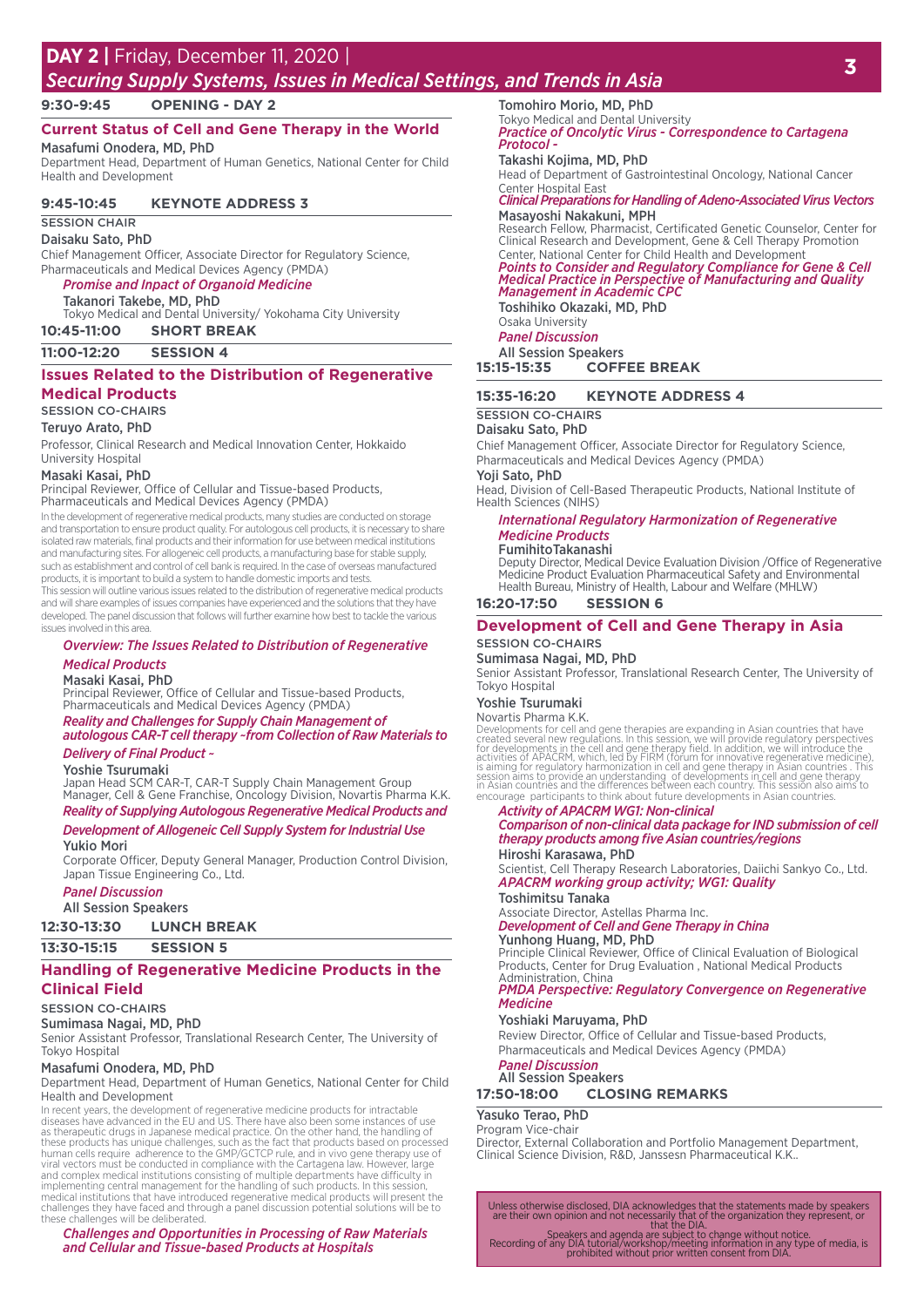#### **REGISTRATION FORM:** Register online or forward to DIA Japan, Nihonbashi Life Science Building 6F, 2-3-11 Nihonbashihoncho, Chuo-ku, Tokyo 103-0023 Japan tel +81-3-6214-0574 • fax +81-3-3278-1313

#### **5th DIA Cell Therapy and Gene Therapy Products Symposium in Japan**

Event #20313 • December 10-11, 2020 | Virtual Event (Zoom Webinar)

DIA will send participants a confirmation letter within 10 business days after receipt of their registration.

Registration Fees If DIA cannot verify your membership, you will be charged the nonmember fee. Registration fee includes refreshment breaks and reception (if applicable), and will be accepted by mail, fax, or online.

#### Join DIA now to save on future meetings and to enjoy the benefits of membership for a full year: **www.DIAglobal.org/Membership**

- **Q** IDO want to be a DIA member
- **Q I DO NOT** want to be a DIA member

|                   |                                              |                                            | 10%<br><b>CONSUMPTION</b><br><b>TAX INCLUDED</b> |
|-------------------|----------------------------------------------|--------------------------------------------|--------------------------------------------------|
|                   | <b>Industry</b>                              | <b>Early Bird</b><br>(until Nov. 27, 2020) | ¥37,400 Q                                        |
|                   |                                              | <b>After Nov. 28,2020</b>                  | ¥42,900 O                                        |
| <b>MEMBER</b>     | <b>Government, Non</b><br>Profit, Academia,  | <b>Early Bird</b><br>(until Nov. 27, 2020) | ¥19,800 □                                        |
|                   | <b>Medicals</b>                              | <b>After Nov 28,2020</b>                   | ¥22,000 O                                        |
|                   | <b>Industry</b>                              | ¥62,150 Q                                  |                                                  |
| <b>NONMEMBER</b>  | <b>Government, Non Profit</b>                | ¥41,250 □                                  |                                                  |
|                   | Academia, Medicals                           | ¥35,200 □                                  |                                                  |
|                   | <b>Membership</b>                            | ¥19,250 □                                  |                                                  |
| <b>MEMBERSHIP</b> | 2-Year Membership                            | ¥34,650 □                                  |                                                  |
|                   | Academia Membership (Academia,<br>Medicals)* |                                            | ¥13,200 D                                        |

*Early Bird Deadline: November 19, 2020*

*\* Including members of Forum for Innovative Regenerative Medicine (FIRM).*

*\*\* To register for Academia Membership, please send this form to DIA Japan office by fax or e-mail.*

#### **Please check the applicable category:**

| $\Box$ Academia                 | Government                                                                                             | $\Box$ Industry | $\Box$ Medicals |                          |            |
|---------------------------------|--------------------------------------------------------------------------------------------------------|-----------------|-----------------|--------------------------|------------|
|                                 | $\Box$ CSO (Contract research/service organization) $\Box$ Student (Call for registration information) |                 |                 |                          |            |
| Last Name                       |                                                                                                        |                 |                 |                          |            |
| First Name                      |                                                                                                        |                 |                 |                          | M.L.       |
| Degrees                         |                                                                                                        |                 |                 | $\Box$ Mr.<br>$\Box$ Dr. | $\Box$ Ms. |
| Job Title                       |                                                                                                        |                 |                 |                          |            |
| Company                         |                                                                                                        |                 |                 |                          |            |
|                                 | Address (As required for postal delivery to your location)                                             |                 |                 |                          |            |
| City                            |                                                                                                        | State           | Zip/Postal      | Country                  |            |
| email Required for confirmation |                                                                                                        |                 |                 |                          |            |

### **DIA Terms and Conditions**

**Administrative fee that will be withheld from refund amount:**  Member or Nonmember = ¥20,000

#### Government/Academia/Nonprofit

#### (Member or Nonmember) = ¥10,000

Cancellations must be in writing and be received by the cancellation date above. Registrants who do not cancel by that date and do not attend will be responsible for the full registration fee paid.

Registrants are responsible for cancelling their own hotel and airline reservations. You may transfer your registration to a colleague at any time but **membership is not transferable**. Please notify DIA of any such substitutions as soon as possible. Substitute registrants will be responsible for nonmember fee, if applicable.

#### **EVENT STREAM AND RECORDING**

If you attend a DIA event, we make video and audio recordings of events (both face to face and online) that may include your participation in the event, including your image, questions and comments. To view our full photography and video recording policy, click **here**. (https://www.DIAglobal.org/general/photography-policy)

#### **PRIVACY STATEMENT**

The personal information you request will be used for the purpose of sending conference information from DIA. In addition, in the web conference, we will use the information with the name of the company or organization and the name of everyone who participates, and it will be used for networking with participants, related parties, exhibiting companies for the period and about two weeks after the event. .. By submitting this application form, it is interpreted that you have consented to the above handling of personal information, but if you do not agree, please contact DIA Japan.

By signing below I confirm that I agree with DIA's Terms and Conditions of booking. These are available from the office or online by clicking **here**. (https://www.diaglobal.org/General/Terms-and-Conditions?productIDs= 9276679)

Signature Date

#### PAYMENT OPTIONS

Register online at **www.DIAglobal.org** or check payment method.

#### q BANK TRANSFER:

#### You will recieve an invoce with bank information detail by email after registration completion.

*All local and overseas charges incurred for the bank transfer must be borne by payer.*

Q CREDIT CARD (VISA, MASTERCARD OR JCB ONLY)

 $\Box$  VISA  $\Box$  MC  $\Box$  JCB Exp. (mm/yy)  $\Box$ 

Card No.

Cardholder Name

Signature

CONTACT INFORMATION

Contact the DIA Japan office in Tokyo for further information. tel: +81.3.6214.0574 | fax: +81.3.3278.1313 email: Japan@DIAglobal.org www.diajapan.org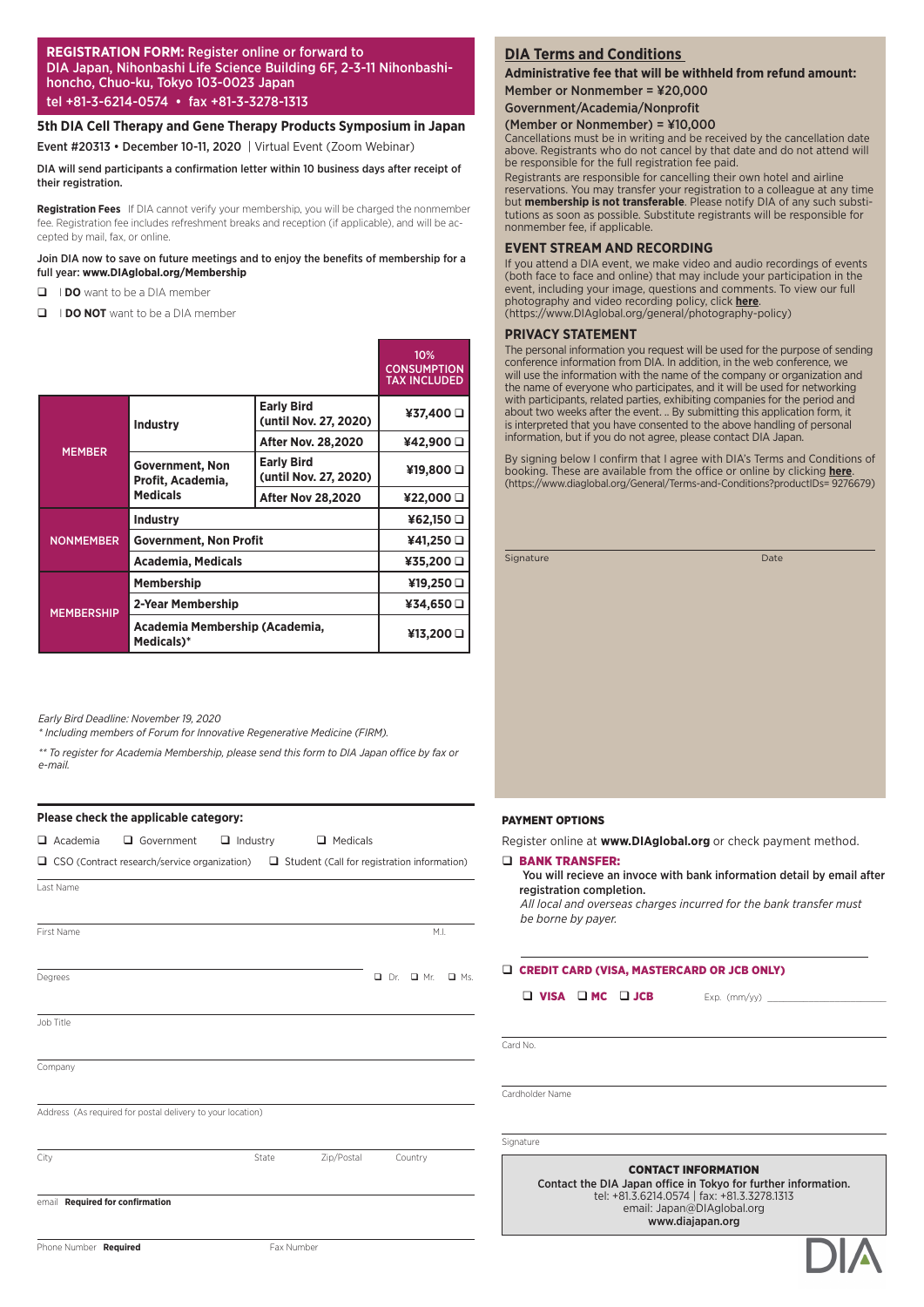# **第5回DIA再生医療製品・遺伝子治療用製品シンポジウム ~再生医療/遺伝子治療の新機軸 その先の産業化に向けて~**

## **2020年12月10日(木)~ 11日(金)**

**Day 1: 再生医療等製品の産業化:確実で安定的な製造とそれを支える品質の基本コンセプト Day 2: 再生医療等製品の産業化:供給体制の確保と医療現場での課題、アジアの潮流** Web開催(Zoom Webinar)

 我が国における再生医療等製品の開発は、2013年に早期の実用化を目指した新しい法律が策定 されて以来、国際的にも高い関心をもって注目されています。これまでに多くの国内・海外発の難 治性疾患に対する再生医療等製品の臨床開発が加速した結果、我が国においても複数の製品が 実用化し治療薬として医療現場で使用されるようになりました。また実用化に至るまでの研究開 発から市販後に至る各ステージでの課題も明確かつ具体的に認識されるようになってきました。

DIA Japanでは、企業やアカデミアが直面するこのような課題について、産官学の担当者・関係 者間で共有し、建設的な議論を通じて共に解決策を探る機会として2016年より再生医療等製品シ ンジウムを開催してまいりました。開始当初、議論の中心は細胞加工製品でしたが、2018年より遺 伝子治療用製品も取り上げ、開催期間を二日間とするなど、シンポジウム自体が進化し続けること によって時流に即した活発な議論が行えることで産官学いずれからも多くの皆様にご参集いただ いております。

これまで本シンポジウムでは、主に再生医療等製品を患者さんに臨床の場で届ける「実用化」を ゴールとして議論を続けて参りましたが、本年2020年の開催にあたっては実用化のその先のステ ージ、すなわち確実により良い製品を継続的に安定して患者さんと医療現場に届ける「産業化」を ゴールに設定し、改めて取り組むべき課題を抽出して二日間のAgendaを準備いたしました。

Day 1は、再生医療等製品の遅滞なき提供に関するトピックの一つとしてICH Q5A(バイオテクノ ロジー応用医薬品のウイルス安全性等)を取り上げたアップデートセッションから始まります。ま た、再生医療等製品の品質の基本となるコンセプトの確認と実践するための具体的なアプローチ については、公表の準備を行っている「ヒト細胞加工物の品質及び安全性等評価に共通の基本と なる技術要件・基準指針」(MCP)の運用・活用に向けた議論を行います。さらに、産業化におい ては適切な変更管理戦略に基づいた、より効率的かつ安定的な製造体制の構築が不可欠ですが、 この際の鍵となる同等性/同質性の評価に対する考え方について、企業の経験を共有しながら議 論を展開します。

Day2は、昨今の製品の高度化・複雑化に伴い、より高度な供給体制構築が求められるようにな っている状況を鑑み、ディストリビューションにおいて想定される課題についてケーススタディーと ともに抽出し、議論します。また、再生医療等製品を用いて患者さんを治療する医療現場での課題 を、規制と患者はもとより医療機関における管理の側面から共有し、理解を深めます。同日の最後 にはアジアセッションを設け、アジア諸国における再生医療等製品の開発に対する規制当局の考 え方やアジアの規制調和を目指した活動について紹介し、再生医療等製品のアジアでの実用化・ 。<br>産業化の将来像について考える時間を持ちます。<br>- これらテーマ毎のセッションに加えて、例年同様、国内外のTop KOLsをお招きしての基調講演を

これらテーマ毎のセッションに加えて、例年同様、国内外のTop KOLsをお招きしての基調講演を お送りします。Day 1 は、Paul Ehrlich InstituteよりDr. Johannes Blümelをお招きし、現在と今後の biological Productsのウイルス安全性評価についてご講演頂きます。また神戸大学 青井貴之先 生には、iPS細胞を応用したがん治療の研究と今後の展開についてお話しいただきます。Day2は、 東京医科歯科大学・横浜市立大学 武部貴則先生より幹細胞からの臓器再生を含む最先端の臨 床応用研究についてご紹介いただくとともに、厚生労働省 医薬・生活衛生局 医療機器審査管 理課 高梨文人様より、One Asiaとして有効で安全な再生医療等製品を開発するために必要なア ジアの規制調和に向けた日本の取り組みについてご講演頂きます。

なお本年のシンポジウムにおいて我々はNew Normalでのスタンダードとして、一旦両国の地を 離れ、Webinar形式での開催に挑戦します。オンラインであっても本シンポジウムが提供する価値 の一つであるinteractive communicationが担保されるよう企画を進めておりますので是非ご期 待ください。あわせて本年はDay1、Day2の2日間を一つのパッケージプログラムとして提供いたし ます。 発表資料 (PDFファイル) のダウンロードサービスに加えて、各セッション・基調講演録画の 開催後一定期間の配信サービスも予定しておりますので\*、皆さまにはより柔軟な環境のもと、2日 分のシンポジウムの内容を十分に活用いただけるものと考えております。

DIA再生医療製品・遺伝子治療用製品シンポジウムは、産学官の継続的な議論の場であり続け ると同時に、参加者される皆様にとって実務にも役立つ最新の製品開発や産業化の課題、それ らの課題の解決へ向けた知識とインサイトをお持ち帰りいただける場、さらに貴重なネットワー キングの場として成長し続けます。本年も一人でも多くの皆様のご参加をお待ちしております。

\*各セッションや講演の内容・性質によっては資料・録画共に共有制限がかかることがありますことを ご承知おきください。

#### 参加対象者:

•製薬又は医療機器企業等で再生医療等製品の開発にかかわる方 •ベンチャー企業又はアカデミアで再生医療等製品の開発にかかわる方 •再生医療等製品の薬事申請業務にかかわる方 インクリング

### Virtual展示申し込み受付中

Virtual展示申し込み受付中<br><sub>詳細については、ディー・アイ・エー ジャパンまでお問い合わせ下さい。</sub> それははは、 インスクランスのサインストンの通信・英語間の同時通訳あり 〒103-0023 東京都中央区日本橋本町2-3-11 日本橋ライフサイエンスビルディング6F Tel: 03-6214-0574 Fax: 03-3278-1313 Email: Japan@DIAglobal.org



**DIA Japan** Nihonbashi Life Science Building 6F, 2-3-11 Nihonbashihoncho, Chuo-ku, Tokyo 103-0023 Japan Tel: +81.3.6214.0574 Fax: +81.3.3278.1313 Email: Japan@DIAglobal.org

**Drug Information Association**<br>Global Center: Washington, DC | Americas | Europe, Middle East & Africa | China | Japan | India **Namerica | DIAglobal.org** 

プログラム委員長

- 独立行政法人 医薬品医療機器総合機構 佐藤 大作
- プログラム副委員長
- ヤンセンファーマ株式会社

寺尾 寧子

プログラム委員

- 北海道大学病院
- 荒戸 照世
- 独立行政法人 医薬品医療機器総合機構
- 河西 正樹
- グラクソ・スミスクライン株式会社
- 早田 悟
- 東京大学
- 永井 純正
- 第一三共株式会社
- 岡部 裕美
- 第一三共株式会社
- 尾山 和信
- 国立研究開発法人 国立成育医療研究センター
- 小野寺 雅史
- クオリプス株式会社
- 須田 浩幸
- ノバルティス ファーマ株式会社
- 弦巻 好恵
- プログラムアドバイザー
- ヤンセンファーマ株式会社
- 池田 晶子
- 国立医薬品食品衛生研究所
- 佐藤 陽治

#### DIA Japan Operation Team

- パレクセル・インターナショナル株式会社
- 小﨑 順平

- DIA volunteers, members, and staff provide a comprehensive catalogue of conferences, workshops, training courses, scientific publications, and educational materials, throughout the year, all around the world.
	-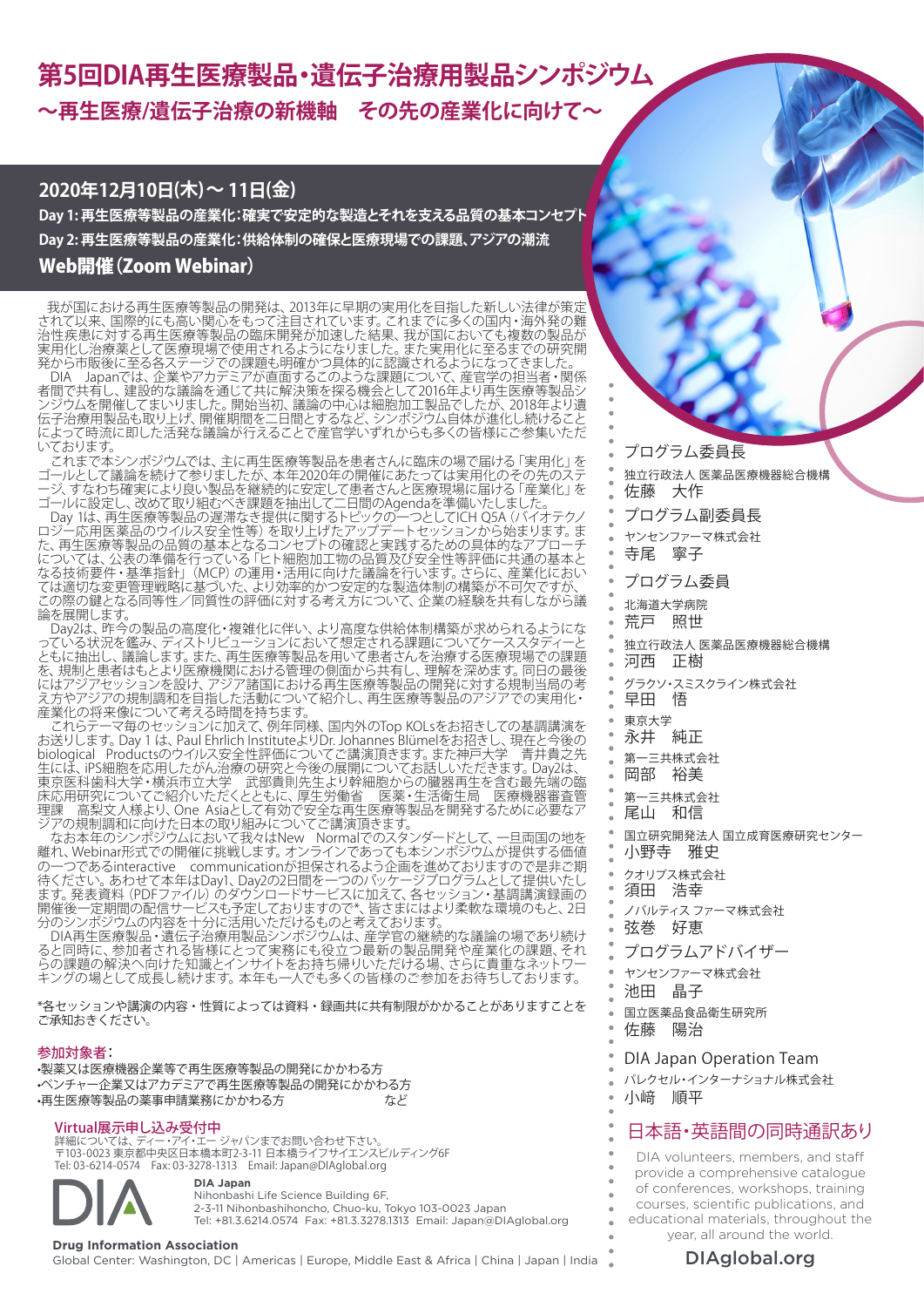## **1日目 |** 12月10日(木) **| 再生医療等製品の産業化:確実で安定的な製造とそれを支える品質の基本コンセプト 2**

#### **9:30-9:45 開会の挨拶**

一般社団法人 ディー・アイ・エー・ジャパン

### 西條 一

プログラム委員長 / 独立行政法人 医薬品医療機器総合機構 佐藤 大作

### **9:45-10:45 基調講演1**

#### 座長

独立行政法人 医薬品医療機器総合機構 佐藤 大作

### Revision of Guideline ICHQ5A and Viral Safety of Cell and Gene Therapy

Paul Ehrlich Institute Johannes Blümel

### **10:45-11:00 ショートブレイク**

#### **11:00-12:30 セッション1**

### ICH Q5Aの現状と課題

座長 国立医薬品食品衛生研究所 佐藤 陽治 神戸大学大学院 内田 和久

バイオ医薬品の品質確保に関する規制の国際協調はICH Q5にて議論されており、1999年に はICH Q5A(R1)ガイドラインとして「ヒトまたは動物起源の特性の明らかな細胞株に由来す るバイオテクノロジー応用医薬品のウイルス安全性の試験と評価」が考察されている。 以降、先進的なバイオテクノロジー製品の開発や製造技術及びウイルス分析技術の発展、 ウイルスクリアランス工程評価戦略の進歩を反映するために改訂の必要性が求められ、昨 年11月のシンガポール会議にて「ヒト又は動物細胞株を用いて製造されるバイオテクノロ ジー応用医薬品のウイルス安全性評価の改訂」を目的に専門家部会が発足し、議論が進 んでいる。

本セッションでは、日本における規制の現状を確認するとともに、再生医療等製品の開発 におけるQ5A(R1)における問題点や最新のウイルス検出試験の現状に触れ、ICHにおける **CSA改訂における論点を紹介する。** 

パネルディスカッションでは今後の課題について議論する。

### 遺伝子治療用製品のウイルス安全性に関する日本の規制 独立行政法人 医薬品医療機器総合機構

櫻井 陽

#### 再生医療等製品の開発者の立場からみたICH Q5A(R1)の課題 株式会社ヘリオス/再生医療イノベーションフォーラム

西藤 俊輔

#### AVDTIG: 次世代シークエンサーを用いたウイルス検出試験の性 能評価に関する国際プラットフォーム 神戸大学大学院

内田 和久

#### Q5A改訂における論点の概略

大日本住友製薬株式会社 中村 奈央

### パネルディスカッション

本セッションの講演者および

欧州製薬団体連合会 バイオ医薬品部会/グラクソ・スミスクライン株式会社 早田 悟

### **12:30-13:30 ランチブレイク/展示企業のプレゼンテーション**

### **13:05-13:25 ランチョンセミナー 株式会社新日本科学**

#### **13:30-15:10 セッション2**

### ミニマムコンセンサスパッケージ (ヒト細胞加工物の品質及 び安全性等評価に共通の基本となる技術要件・基準指針) ー品質・非臨床安全性評価を中心にー

座長

独立行政法人 医薬品医療機器総合機構 佐藤 大作

#### 国立医薬品食品衛生研究所

佐藤 陽治

「ヒト細胞加工物の品質及び安全性等評価に共通の基本となる技術要件・基準指針」

(MCP)が間もなく公表される見込みとされている。 本セッションではMCP作成のコンセプトの解説の他、細胞バンク、細胞特性解析、非 臨床安全性試験を例に、指針活用を想定した事例解説をMCP検討ワーキンググループ よりご発表いただく パネルディスカッションでは、フロアからの質問への回答を通し、MCPに対する理解 を深めたい。

#### MCPの概要

国立医薬品食品衛生研究所 安田 智

### 想定事例解説1:細胞バンク、細胞特性解析

神戸大学大学院 青井 貴之

#### 想定事例解説2:非臨床安全性試験

大阪府立病院機構大阪はびきの医療センター 松山 晃文

#### パネルディスカッション 本セッションの講演者

**15:10-15:30 コーヒーブレイク**

### **15:30-16:15 基調講演2**

座長

東京大学医学部附属病院 永井 純正

#### 細胞運命の転換技術を応用したがん研究の展開 神戸大学大学院

青井 貴之

細胞の運命はゲノムとエピゲノムが決める。遺伝子改変技術は数十年前から発展を続け ており、近年話題のゲノム編集技術のみならず、高い機能と使いやすさをもつ多様なベ クターがその実用化を推進している。一方、エピゲノムの変化を誘導する技術も進んで いる。培地の組成など細胞の環境により細胞の運命を制御するもので、種々の初代培 養技術や、多能性幹細胞の分化誘導はこれに当たる。また、マスター因子の導入によっ てエピゲノムを大きく変える技術も発展しており、iPS細胞の樹立や多能性幹細胞からの 分化誘導や、分化細胞の分化転換に用いられている。本講演では、これら細胞運命の 。<br>転換技術を応用した癌研究のいくつかの例を紹介する。

### **16:15-17:45 セッション3**

#### 再生医療等製品の変更管理戦略と同等性/同質性評価にお ける課題

座長

Heartseed株式会社 金子 健彦

第一三共株式会社

尾山 和信

再生医療等製品の製品ライフサイクルにおいては、原料等のサプライヤーの多様化や複 数製造所での委託製造等の変更を通じた需要量への対応や、製法変更等によるより効 率的で安定的な製造体制の構築が進められる。その過程においては適切な変更管理の 実施が不可欠である。再生医療等製品の変更前後の同等性/同質性の評価において<br>は、必ずしもバイオ医薬品のアプローチが適切でないない場合も考えられ、製品ごとの<br>特性にも考慮し、柔軟なプローチが必要と考えられる。このセッションでは、具体的な<br>変更管理の取組みとその評価の考え方について、議論を行いたい。

細胞治療製品の変更管理戦略と同等性/同質性評価 大日本住友製薬株式会社 河邊 圭吾

Challenge to Comparability Evaluation and Change Control of Cell Therapy Product

サンバイオ株式会社 澤口 和美

#### アデノ随伴ウイルスベクターのGMP品質プロセス Cytiva

マッツ・ランドグレン

#### パネルディスカッション 本セッションの講演者および

グローバルライフサイエンステクノロジーズジャパン株式会社(Cytiva) 稲川 淳一

独立行政法人 医薬品医療機器総合機構

#### 國枝 章義

金沢工業大学 山口 照英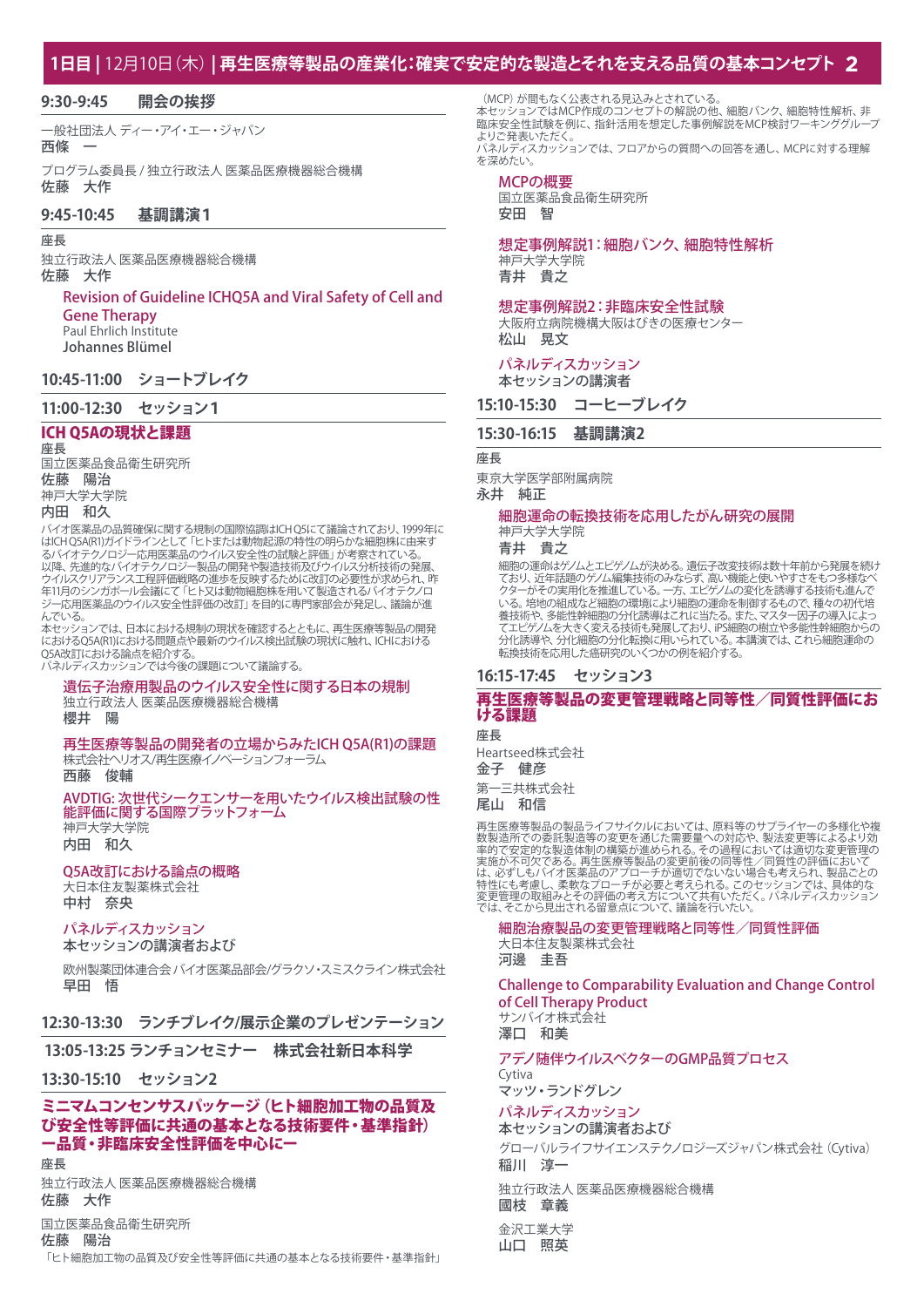#### **9:30-9:45 Opening - Day 2**

#### 遺伝子治療の現状

国立研究開発法人 国立成育医療研究センター 小野寺 雅史

#### **9:45-10:45 基調講演3**

#### 座長

独立行政法人 医薬品医療機器総合機構 佐藤 大作

#### Promise and Inpact of Organoid Medicine

東京医科歯科大学/横浜市立大学

武部 貴則

**10:45-11:00 ショートブレイク**

#### **11:00-12:20 セッション4**

### 再生医療等製品のディストリビューションにおける課題

#### 座長

北海道大学病院 荒戸 照世

独立行政法人 医薬品医療機器総合機構

#### 河西 正樹

再生医療等製品の開発においては、製品の品質が確保されるよう、貯蔵方法、輸送方法等に<br>ついても多くの検討を行う。加えて、自己由来製品では、医療機関と製造所間でのモノ (原料)<br>組織、製品等)及び情報の共有が、同種由来製品では、医療機関と製造所間でのモノ (原料<br>を行うための製造基盤の整備が求められる。また、海外製造品の場合には、国内への輸入、<br>試験等、一連の事項に対応するための体制構築が重要となる。<br>試験等、一連の事項に対応するための体制

た上で、企業が経験した問題点や改善策について共有いただき、パネルディスカッションでは 種々の課題にどう取り組むべきか議論する。

#### 再生医療等製品のディストリビューションに関連する課題等の 概説

独立行政法人 医薬品医療機器総合機構 河西 正樹

#### 自家CAR-T細胞療法のサプライチェーンマネジメントの実態と課題 ~原材料採取から最終製品配送まで~

ノバルティス ファーマ株式会社 弦巻 好恵

## 自家再生医療等製品供給の実際と同種細胞の産業利用への

仕組み作り

株式会社ジャパン・ティッシュ・エンジニアリング 森 由紀夫

#### パネルディスカッション 本セッションの講演者

#### **12:20-13:30 ランチブレイク**

**13:30-15:15 セッション5**

#### 医療現場における再生医療等製品の取り扱い

#### 座長

東京大学医学部附属病院 永井 純正

国立研究開発法人 国立成育医療研究センター

#### 小野寺 雅史

近年、難治性疾患に対する再生医療等製品の開発が欧米を中心に進み、我が国においても複数の製品が治療薬として医療現場で使用されている。一方、これら製品の取り扱いでいたは特有の部以前の取り扱いがあいにはは特有の課題があり、例えば、ヒト細胞加工物を基盤とする製品ではGMP/GCTPに準にとっていたという。これには、これは、これは、これは、これは、<br>いたは特有の説明を説明が必要で、ウイルスベクターによるin vivo遺伝子治療ではカルタ<br>じたとト

#### 医療機関での原料/再生医療等製品の加工・処理における課題 東京医科歯科大学

森尾 友宏

腫瘍溶解ウイルスの臨床治療の実際 ~カルタヘナ対応も含めて~ 国立がん研究センター東病院

小島 隆嗣

アデノ随伴ウイルスベクターの使用に関する院内体制 国立成育医療研究センター 中國 正祥

### アカデミックCPCにおける製造及び品質管理から見た遺伝子・ 細胞治療の医療現場での留意点と規制対応 大阪大学

岡崎 利彦

#### パネルディスカッション 本セッションの講演者

#### **15:15-15:35 コーヒーブレイク**

#### **15:35-16:20 基調講演4**

座長

独立行政法人 医薬品医療機器総合機構 佐藤 大作

国立医薬品食品衛生研究所 佐藤 陽治

### 再生医療等製品の国際薬事規制調和に向けた展開 厚生労働省

高梨 文人

#### **16:20-17:50 セッション6**

#### アジアにおける再生医療等製品開発への取り組み 座長

東京大学医学部附属病院

永井 純正

ノバルティス ファーマ株式会社

#### 弦巻 好恵

再生医療等製品の開発は、アジアの国々においても種々の新しい規制等が設けられる<br>中で、徐々に進められている。本セッションでは、日本やアジアの国の再生医療等製品<br>の開発に対する規制当局の考え方を紹介するとともに、アジアの規制調和を目指した<br>FIRM(再生医療イノベーションフォーラム)におけるAPACRMの活動についても紹介す<br>る。アジアの各国の再生医療等製品の開発に対する考え方や違いなどを理解すること<br>により、今後の再生医療等製品のアジアで 待するものである。

APACRMワーキンググループ活動 (WG1: 非臨床) の紹介 第一三共株式会社 唐澤 博史

#### APACRMワーキンググループ活動 (WG2: 品質) の紹介 アステラス製薬株式会社 田中 俊充

Development of Cell and Gene Therapy in China Center for Drug Evaluation , National Medical Products Administration Yunhong HUANG

### 再生医療の国際調和:PMDAの立場から

独立行政法人 医薬品医療機器総合機構 丸山 良亮

パネルディスカッション

本セッションの講演者

### **17:50-18:00 閉会の挨拶**

プログラム副委員長 / ヤンセンファーマ株式会社 寺尾 寧子

DIAのプログラム にて発表される内容は発表者本人の見解であり、 所属する組織あるいはDIAのものとは限りません。

プログラム及び講演者は予告なく変更される場合があります。

書面による事前の合意なく、DIAのプログラムの情報を録音もしくは撮影 することは、いかなる形態であっても禁止されています。